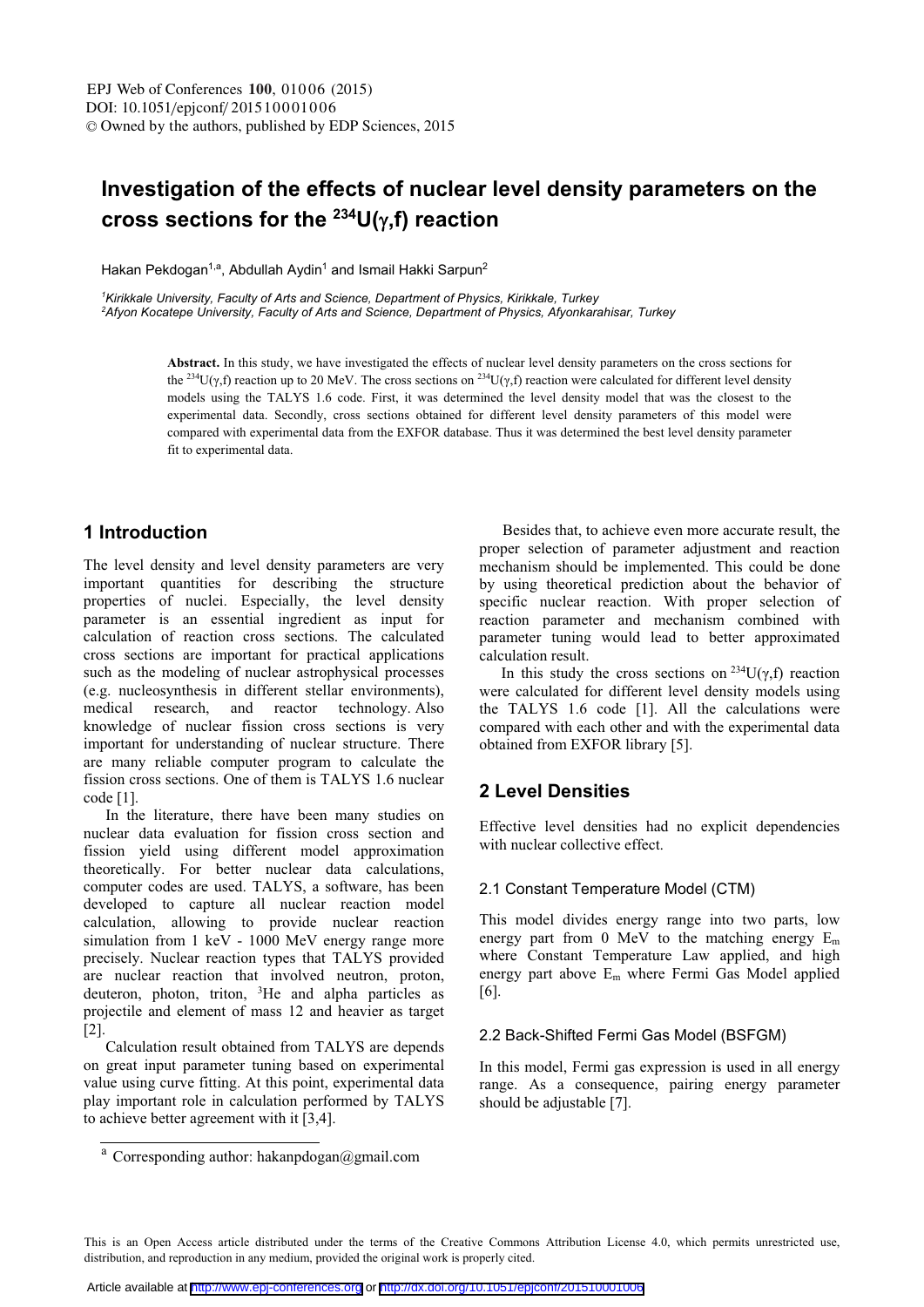#### 2.3 Generalized Superfluid Model (GSM)

This Model takes superconductive pairing correlation into account based on Bardeen-Cooper-Schrieffer theory [8, 91.

## 3 The level density parameter a

A nuclide-specific constant value for the level density parameter a may be proposition for the form of word described and in fact the first level density analyses spanning an entire range of nuclides [6, 7, 10] treated  $a$  as a parameter independent of energy. After that, Ignatyuk et al. [11] the correlation in the middle the parameter  $a$ and the shell correction term of the liquid-drop component of the mass formula was found. These researchers considered that a more reasonable level density is obtained by assuming Fermi gas formula given above is still valid. However, with energy-dependent expression for  $a$ , the inclusion of energy-dependent shell effects is important for the efficiency. The existence of shell effects at low energy and their disappearance at high energy in a phenomenological manner considered for its appearance [12].

It reads

$$
a = a(\mathbf{E}_X) = \tilde{\mathbf{a}} \left( 1 + \delta \mathbf{W} \frac{1 - \exp\left[-\gamma \mathbf{U}\right]}{\mathbf{U}} \right).
$$
 (1)

#### 4 Methods

In this study, comparison have been realized between three level density models and experimental values taken from the EXFOR in  $(\gamma, f)$  reaction for <sup>234</sup>U( $\gamma, f$ ) [5]. The TALYS 1.6 code used in theoretical calculations created by Koning and his colleagues at NRG Petten, Netherlands and CEA Bruyéres-le-Châtel, France to provide a complete and accurate simulation of nuclear reactions involving neutrons,  $\gamma$  rays, protons, deuterons, tritons, <sup>3</sup>He, and alphas in the 1 keV-1 GeV energy range, through an optimal combination of reliable nuclear models. Nuclear structure and model parameters are implemented through Reference Input Parameter Library (RIPL, 1998) [13].

## **5 Results**

In this work ( $\gamma$ ,f) reaction cross sections of <sup>234</sup>U( $\gamma$ ,f) were calculated for three level density models using TALYS 1.6 code in incident energy range of 4-20 MeV. The calculated results and available experimental data are presented in Figs. 1-4.

Table. 1. Level density parameter values used in CTM model calculations

| <sup>234</sup> U( $v.f$ ) | default | $a - 10a\%$ | $a+10a%$ | $a-20a%$ | $a+20a%$ |
|---------------------------|---------|-------------|----------|----------|----------|
| <b>CTM</b>                | 15.8128 | 17.3941     | 14.2315  | 18.97540 | 12.6502  |



**Figure 1.** Theoretical calculations of <sup>234</sup> $U(\gamma, f)$  reaction cross section using level density models in TALYS. The experimental data are taken from EXFOR.



Figure. 2. Theoretical calculations of <sup>234</sup>U( $\gamma$ ,f) reaction cross section using CTM level density model. The experimental data are taken from EXFOR.

Table. 2. Level density parameter values used in BSFGM model calculations

| <sup>234</sup> U( $\gamma$ ,f) default |                                                                   | $a-10a\%$ $a+10a\%$ $a-20a\%$ $a+20a\%$ $a+25a\%$ |  |
|----------------------------------------|-------------------------------------------------------------------|---------------------------------------------------|--|
|                                        | BSGFM   12.9515   14.2466   11.6564   15.5418   10.3612   17.4845 |                                                   |  |

Table. 3. Level density parameter values used in GSM model calculations

|            |  | <sup>234</sup> U( $\gamma$ ,f) default a+10a% a-10a% a+20a% a-20a% a+35a% |  |
|------------|--|---------------------------------------------------------------------------|--|
| <b>GSM</b> |  | 13.4189   14.7608   12.0770   16.1027   10.7351   18.1155                 |  |